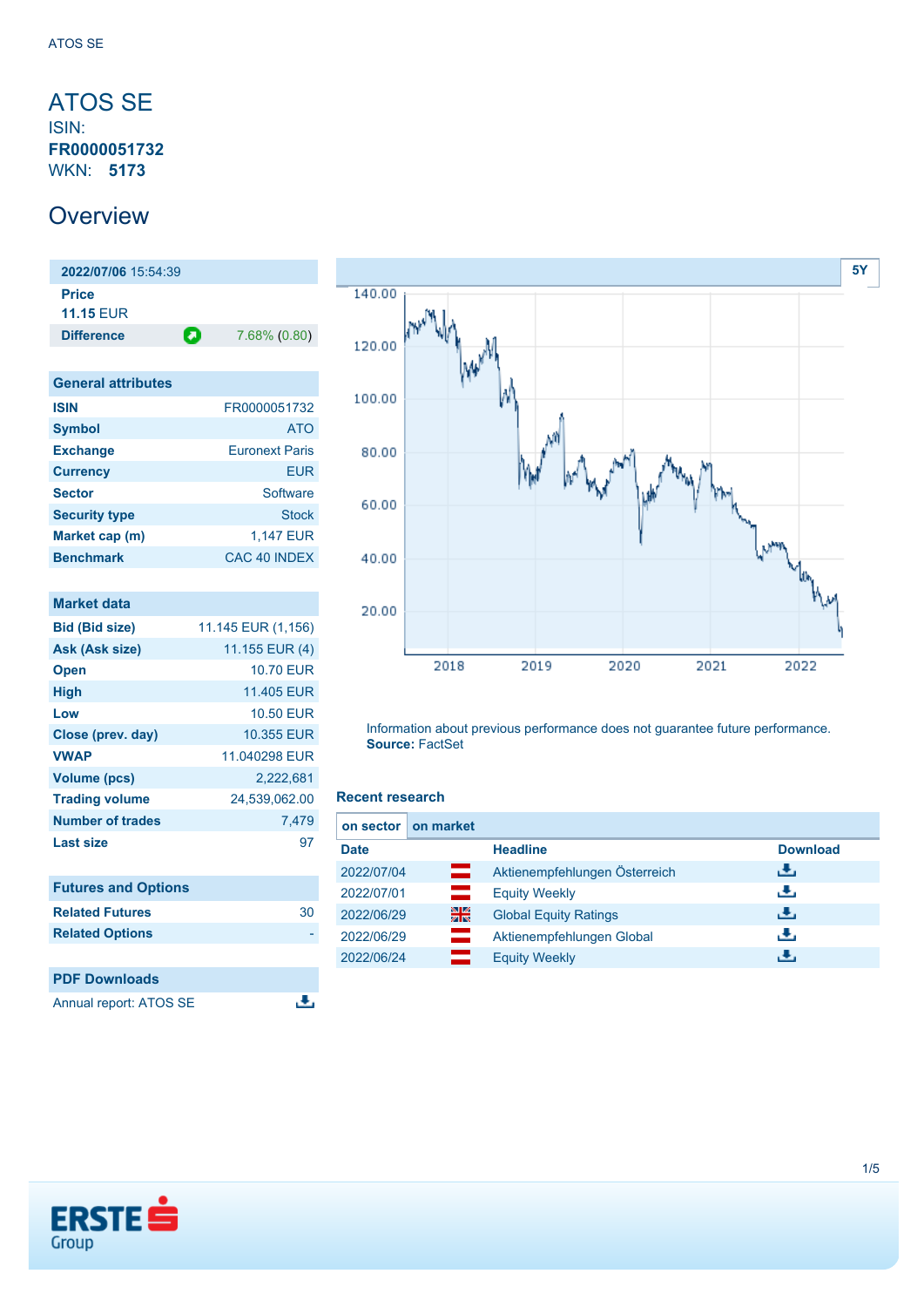# **Details**

**2022/07/06** 15:54:39 **Price 11.15** EUR

**Difference 2** 7.68% (0.80)

| <b>General attributes</b> |                       |
|---------------------------|-----------------------|
| <b>ISIN</b>               | FR0000051732          |
| <b>Symbol</b>             | <b>ATO</b>            |
| <b>Exchange</b>           | <b>Euronext Paris</b> |
| <b>Currency</b>           | EUR                   |
| <b>Sector</b>             | Software              |
| <b>Security type</b>      | Stock                 |
| Market cap (m)            | 1,147 EUR             |
| <b>Benchmark</b>          | CAC 40 INDEX          |

| Market data             |                    |
|-------------------------|--------------------|
| <b>Bid (Bid size)</b>   | 11.145 EUR (1,156) |
| Ask (Ask size)          | 11.155 EUR (4)     |
| <b>Open</b>             | 10.70 FUR          |
| <b>High</b>             | 11.405 FUR         |
| Low                     | <b>10.50 EUR</b>   |
| Close (prev. day)       | 10.355 EUR         |
| <b>VWAP</b>             | 11.040298 EUR      |
| <b>Volume (pcs)</b>     | 2,222,681          |
| <b>Trading volume</b>   | 24,539,062.00      |
| <b>Number of trades</b> | 7.479              |
| Last size               | 97                 |

| <b>Performance and Risk</b> |           |           |           |
|-----------------------------|-----------|-----------|-----------|
|                             | 6M        | 1Y        | 3Υ        |
| <b>Perf</b> (%)             | $-73.39%$ | $-80.19%$ | $-86.47%$ |
| Perf (abs.)                 | $-28.57$  | $-41.91$  | $-66.17$  |
| <b>Beta</b>                 | 1.62      | 1.30      | 1.00      |
| <b>Volatility</b>           | 81.57     | 64.63     | 48.15     |



Information about previous performance does not guarantee future performance. **Source:** FactSet

| <b>Price data</b>                           |                        |
|---------------------------------------------|------------------------|
| Ø price 5 days   Ø volume 5 days (pcs.)     | 12.07 EUR (2,208,231)  |
| Ø price 30 days   Ø volume 30 days (pcs.)   | 18.25 EUR (2,275,638)  |
| Ø price 100 days   Ø volume 100 days (pcs.) | 23.43 EUR (1,382,380)  |
| Ø price 250 days   Ø volume 250 days (pcs.) | 33.52 EUR (1,084,305)  |
| <b>YTD High   date</b>                      | 39.25 EUR (2022/01/05) |
| <b>YTD Low   date</b>                       | 10.34 EUR (2022/07/05) |
| 52 Weeks High   date                        | 53.12 EUR (2021/07/09) |
| 52 Weeks Low   date                         | 10.34 EUR (2022/07/05) |

#### **All listings for ATOS SE**

| . .                   |                |                   |                  |                                    |                            |
|-----------------------|----------------|-------------------|------------------|------------------------------------|----------------------------|
| Exchange $\bigoplus$  | <b>Date</b>    | <b>Time Price</b> |                  | <b>Trading</b><br>volume<br>(mio.) | <b>Number of</b><br>trades |
| Xetra                 | 2022/<br>07/06 |                   | 15:34 11.405 EUR | 0.01                               | 4                          |
| Vienna Stock Exchange | 2022/<br>07/04 |                   | 09:05 12.765 EUR | 0.00                               | 1                          |
| Tradegate             | 2022/<br>07/06 |                   | 15:32 11.40 EUR  | 0.12                               | 34                         |
| <b>Stuttgart</b>      | 2022/<br>07/06 |                   | 15:24 11.36 EUR  | 0.00                               | 5                          |

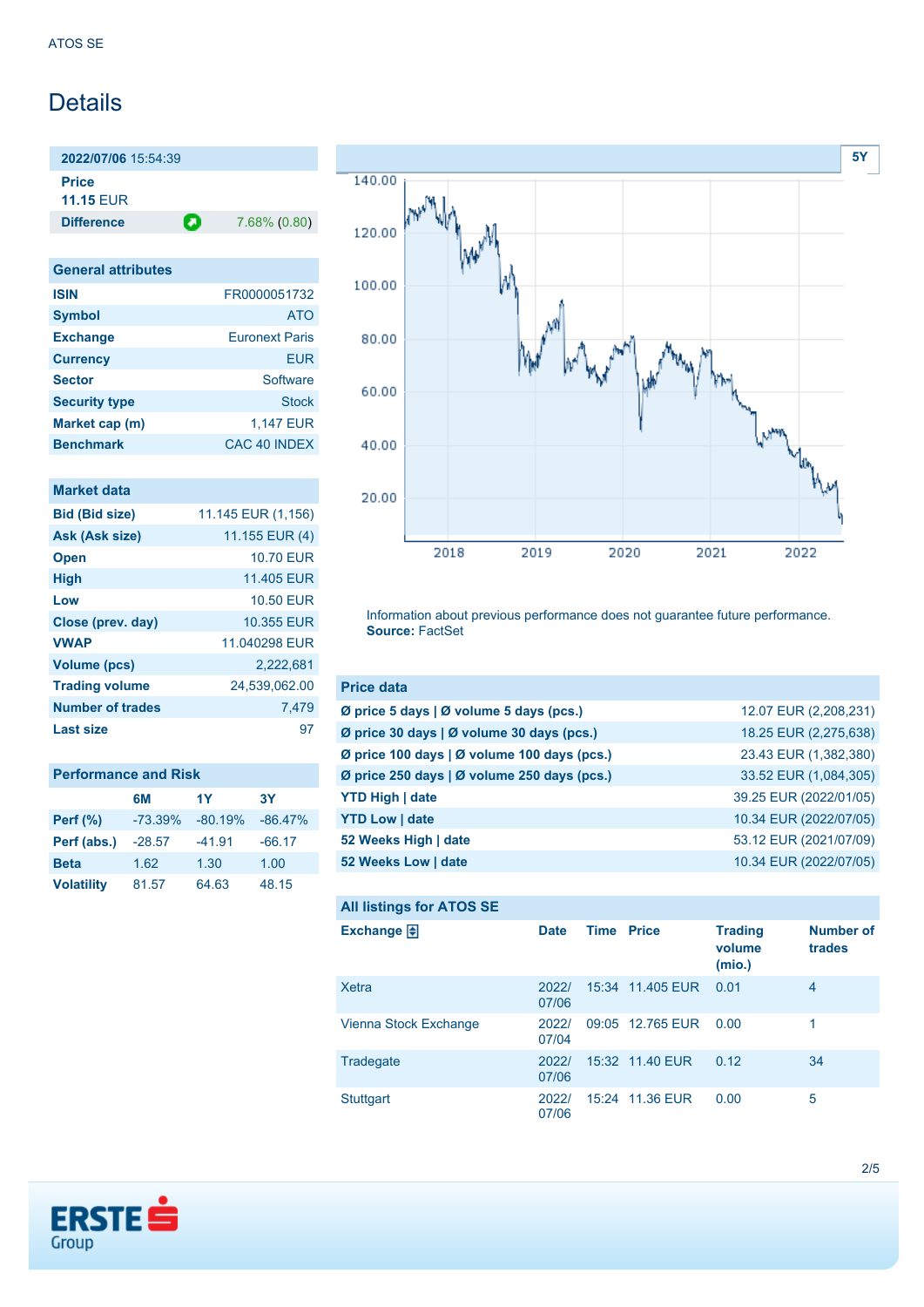| <b>Munich</b>                                                   | 2022/<br>07/06 | 08:03 10.51 EUR        | 0.00  | 2     |
|-----------------------------------------------------------------|----------------|------------------------|-------|-------|
| <b>London Stock Exchange</b><br><b>European Trade Reporting</b> | 2022/<br>07/06 | 09:00 10.8575 EUR 0.00 |       | 1     |
| Frankfurt                                                       | 2022/<br>07/06 | 13:41 11.08 EUR        | 0.00  | 3     |
| <b>FINRA other OTC Issues</b>                                   | 2022/<br>06/24 | 15:30 14.33 USD        | 0.01  |       |
| <b>Euronext Paris</b>                                           | 2022/<br>07/06 | 15:54 11.15 EUR        | 24.54 | 7.479 |
| <b>Duesseldorf</b>                                              | 2022/<br>07/06 | 14:57 11.285 EUR       | 0.00  | 9     |
| <b>Berlin</b>                                                   | 2022/<br>07/06 | 08:03 10.50 EUR        | 0.00  | 1     |

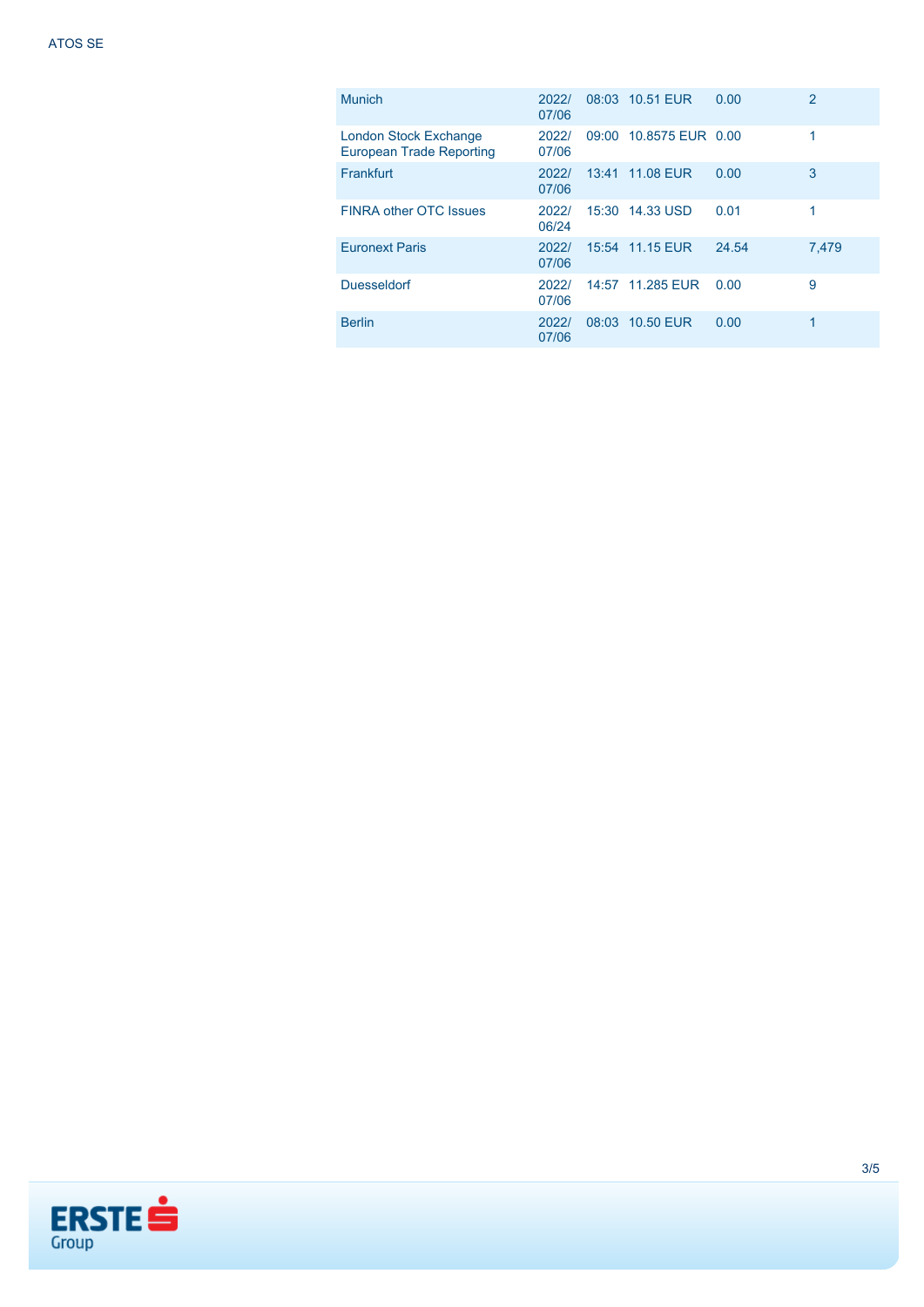## Company profile

**Company Logo**



#### **Contact Details**

ATOS SE - - River Ouest - 95870 Bezons Telefon: 33-1-73-26-00-00 Fax: - [E-mail: more-info@atosorigin.com](mailto:more-info@atosorigin.com)

**PDF Downloads**

Annual report: ATOS SE

#### **Company Profile**

J.

ATOS SE engages in the provision of digital transformation. It offers end-to-end orchestrated hybrid cloud, big data, business applications and digital workplace solutions. The company was founded in 1972 and is headquartered in Bezons, France.

| <b>Members of Management Board</b>      |                                            |  |  |
|-----------------------------------------|--------------------------------------------|--|--|
| <b>Elie Girard (bis</b><br>20.01.2022)  | Chairman of<br><b>Managing Board</b>       |  |  |
| Rodolphe Belmer (ab<br>20.01.2022)      | Chairman of<br><b>Managing Board</b>       |  |  |
| <b>Adrian Gregory</b>                   | Member of<br><b>Executive</b><br>Committee |  |  |
| <b>Alexandre Menais</b>                 | Member of<br><b>Executive</b><br>Committee |  |  |
| <b>Anette Rey</b>                       | Member of<br><b>Executive</b><br>Committee |  |  |
| <b>Beth Howen</b>                       | Member of<br><b>Executive</b><br>Committee |  |  |
| <b>Clay Van Doren</b>                   | Member of<br><b>Executive</b><br>Committee |  |  |
| <b>Dave Seybold</b>                     | Member of<br><b>Executive</b><br>Committee |  |  |
| <b>Enguerrand de</b><br><b>Pontevès</b> | Member of<br><b>Executive</b><br>Committee |  |  |
| <b>Gilles Arditti</b>                   | Member of<br><b>Executive</b><br>Committee |  |  |
| Giuseppe Di Franco                      | Member of<br><b>Executive</b><br>Committee |  |  |
| Jean-Philippe<br>Poirault               | Member of<br><b>Executive</b><br>Committee |  |  |
| <b>Nourdine Bihmane</b>                 | Member of<br><b>Executive</b><br>Committee |  |  |
| <b>Paul Peterson</b>                    | Member of<br><b>Executive</b><br>Committee |  |  |
| <b>Philippe Mareine</b>                 | Member of<br><b>Executive</b><br>Committee |  |  |
| Pierre Barnabé                          | Member of<br><b>Executive</b><br>Committee |  |  |
| Rakesh Khanna                           | Member of                                  |  |  |

| <b>Board of directors</b>      |                                         |  |  |
|--------------------------------|-----------------------------------------|--|--|
| <b>Bertrand Meunier</b>        | Chairman of<br><b>Supervisory Board</b> |  |  |
| <b>Astrid Stange</b>           | Member of<br><b>Supervisory Board</b>   |  |  |
| <b>Lynn Paine</b>              | Member of<br><b>Supervisory Board</b>   |  |  |
| <b>Aminata Niane</b>           | Member of<br><b>Supervisory Board</b>   |  |  |
| <b>Farès Louis</b>             | Member of<br><b>Supervisory Board</b>   |  |  |
| <b>I IZ TINKHAM</b>            | Member of<br><b>Supervisory Board</b>   |  |  |
| Nicolas Bazire                 | Member of<br><b>Supervisory Board</b>   |  |  |
| René Proglio                   | Member of<br><b>Supervisory Board</b>   |  |  |
| Valérie Iréne<br>Amélie Bernis | Member of<br><b>Supervisory Board</b>   |  |  |
| <b>Vernon Sankey</b>           | Member of<br><b>Supervisory Board</b>   |  |  |
| Vesela Asparuhova              | Member of<br><b>Supervisory Board</b>   |  |  |
| <b>Vivek Badrinath</b>         | Member of<br><b>Supervisory Board</b>   |  |  |
| <b>Édouard Philippe</b>        | Member of<br><b>Supervisory Board</b>   |  |  |